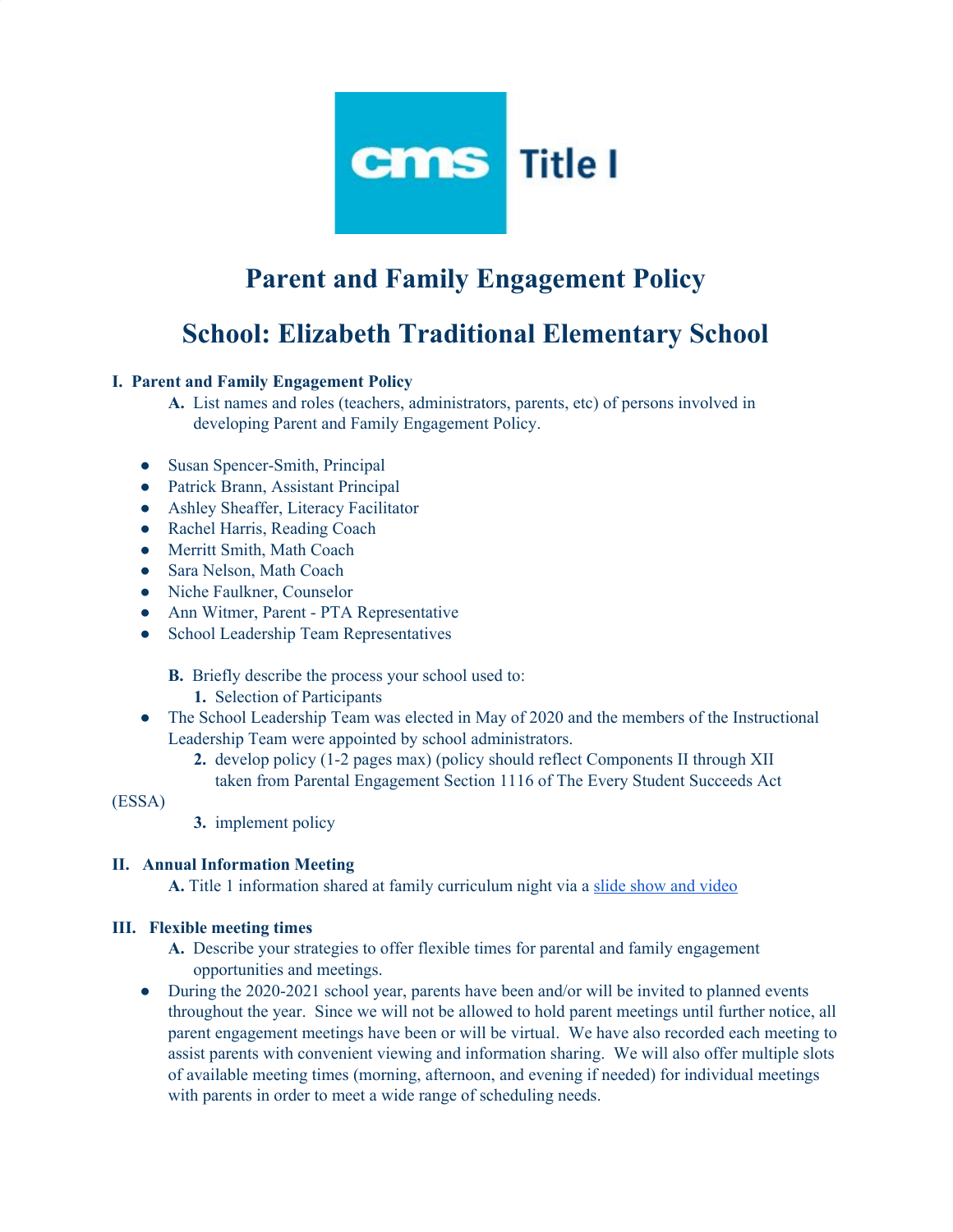#### **IV. Title I Part A Planning**

- **A.** Timeline and Strategies:
	- We created our school parent involvement events calendar for the first half of the school year only due to the uncertainties of CMS and Covid restrictions.
	- These school events are regularly advertised via the school Facebook Page, ETES Newsletter, Connect Ed Messages, and Teacher Emails, and Weekly Instructional Videos.
	- We will release our updated calendar for the second half of the year as we get closer to the winter break and have a clearer understanding of how the remainder of the school year will proceed. .

#### **V. Parent Information and Opportunities**

- **A.** Describe how you will provide parents and families with the following:
	- 1. Timely information about Title I Part A Programs
		- We will use our school wide communication (Connect ED, Weekly Newsletter, Facebook Page, School Website, School Marquee and Teacher Emails to provide families with information related to our school-wide programs.
	- 2. School performance profiles
		- School performance profiles are reviewed annually with our School Leadership Team and posted on our school webpage.
	- 3. Assessment results of their child's performance
		- Parents will receive assessment results of their child's progress during the October parent conference time (required face-to-face meeting that will be held virtually with each individual parent). Parents will also obtain emailed copies of formal testing reports and receive information about student progress with report card and progress report distribution.
	- 4. A description and explanation of the curriculum, assessment forms, and proficiency levels and state standards.
		- Each grade level at Elizabeth Traditional held a Curriculum Day event for parents. During this time, curriculum and assessments aligned to state standards were shared. Further detailed information for parents related curriculum is shared during the individual conference each October. All parents in need of a translator have been provided this accommodation during meetings and/or through written communication,
	- 5. Opportunities for regular meetings to participate in decision making
		- Every third Friday of the month, the SLT meets to discuss school wide initiatives related to instruction, safety, social emotional learning and events. Our PTA also holds monthly board meetings and yearly parent meetings to vote on the PTA budget and other school related extracurricular events.
	- 6. Timely responses to suggestions and questions raised by parents
		- We are required to respond to parent phone calls or emails within 24 hours. We routinely monitor social media to answer questions related to school-wide events and programs.
	- 7. Reasonable access to staff, opportunities to volunteer and participate in child's class
		- Elizabeth Traditional utilizes volunteers routinely throughout a normal school year. During the current school year, parent volunteering and class participation opportunities have been limited due to remote learning. However, during the time school is open and available to parents, routine requests for parental involvement is ongoing (examples include room moms/dads, PTA membership, school dances, Extravaganza in the Park, Book Fair Volunteers, Teacher Appreciation, Class Celebrations/Parties, Field Trips, School Concert Preparation).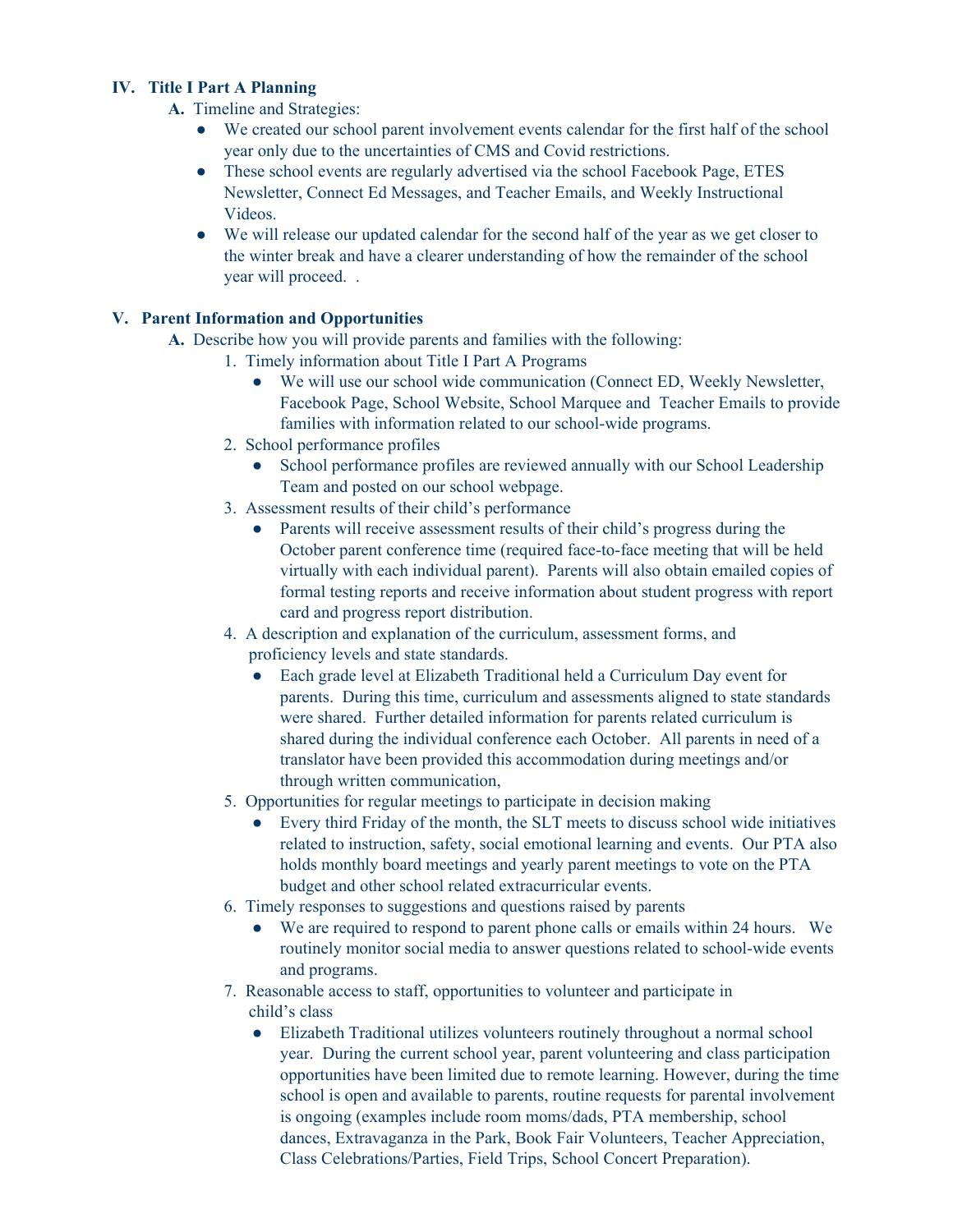#### **VI. School-Family Compact**

- **A.** Discuss timeframe and strategies to present and explain compact to parents as it relates to the child's achievement. Include strategies to inform parents with language barriers and/or disabilities
	- Our school compact was sent home at the beginning of the year for parents to review and discuss with children. We also have the compact available during our individual conference time with parents in October (with translators as needed). Parents are able to better understand the compact if individual questions arise during individual conferences.

#### **VII. Building Parent and Family Engagement Capacity**

**A.** Briefly discuss how you will address the following:

- 1. Provide assistance to parents in understanding performance standards, assessment, Title I, monitoring their child's progress, and participating in decisions relating to the education of their child
- Our commitment to communicating performance standards, assessment information, Title 1, student progress and individual decisions made for students is primarily done through individual parent/teacher conferencing. However, we also cover these topics during our annual Curriculum Day events. Reports are also made available to families and discussed via phone when face-to-face/virtual conferencing and home visits are not possible. Translators are used for both verbal and written communication as needed.
- 2. Provide materials and training to help parents work with their children (literacy training, computer skills, homework assistance/workshops, family literacy nights, adult EL, GED etc.)
- During remote learning, Elizabeth Traditional will provide virtual training each Friday to assist families with games and ideas related to math and literacy standards that can be done at home. When parents are able to return to the school for make and take workshops, we will resume our commitment to these quarterly events.
- 3. Educate teachers and other staff to work with parents
- Our school faculty meetings are used each Wednesday to provide staff with a variety of parent communication topics and strategies. We also educate staff during workdays and early release days as needed for parent communication/education . Our school nurse, counselor, and LIM Parent Action Team provide helpful communication tools as well.
- 4. Coordinate and integrate parental involvement programs/activities
- Parent involvement is coordinated through our PTA events calendar (which includes all activities throughout the year. This calendar is set by the PTA, SLT, Instructional Leadership Team and School Lighthouse Team for specified parent involvement opportunities. During the beginning of the 2020-2021 school year, the calendar has been a fluid document as activities and parental involvement opportunities occur, change, and develop due to Covid 19 restrictions.
- 5. Develop appropriate roles for community-based organizations and businesses
- The school counselor, literacy facilitator, SLT/PTA and school administrators work with specific support agencies and community based organizations. The identified staff member(s) work as a community based liaison for development of appropriate roles to support the school. Organizations such as the Augustine Tutors, Thompson's Counseling Service and CPCC volunteers are examples of community based organizations in support of school programs at Elizabeth.
- 6. Conduct other activities as appropriate and feasible that is designed to help parents become full partners in the education of their child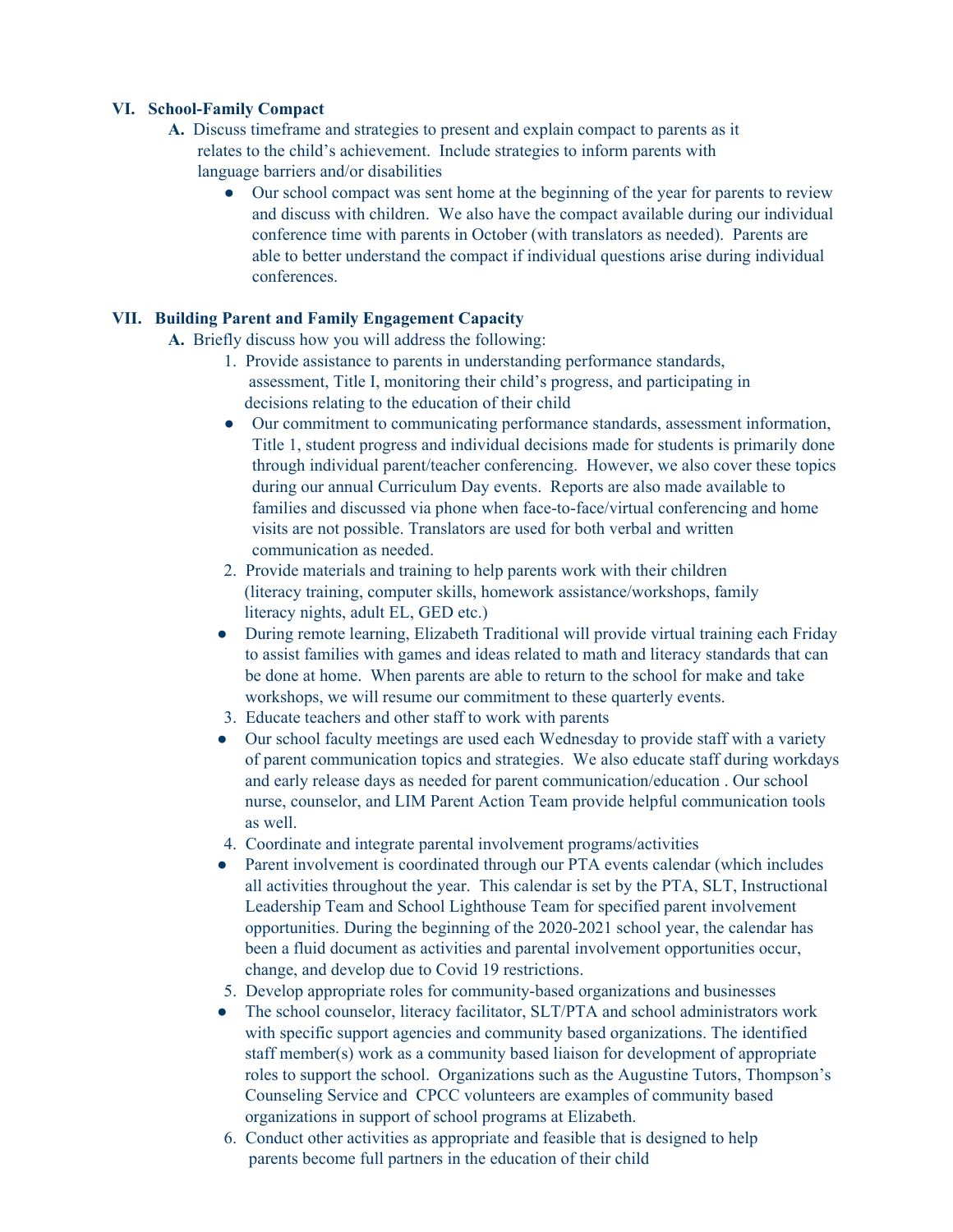- ETES is committed to utilizing school wide activities throughout the year for parent engagement. However, when appropriate and feasible, ETES will seek additional support activities as needed to better engage parents with the child's well being and academic progress. For example, holding holiday food/gift and coat drives for our most needy families (especially our homeless families) is done yearly on an as needed basis. Addressing barriers (i.e. conducting home visits, providing transportation support, and troubleshooting technology with paper copies) are ways we have been able and will continue to be able to further address engagement.
- 7. Ensure that information related to parent involvement is sent home in the language used in the home
- Our teachers have key staff identified to help with translated materials needed for families with English as a second language. WE also have access to school based interpreters when we are unable to reach parents with CMS interpreters that are utilized as needed throughout the year.

#### **VIII. English Learners and Disabled Parents and Families**

- **A.** Provide full opportunities for the participation of English Learner parents or with disabilities
- Annual meetings/communications are held with parents of EC, TD and EL students to ensure that all needed specialized learning information is shared.

#### **IX. Parent/Family Requests**

- **A.** Describe how you will provide reasonable support for activities requested by parent and Families.
- Most families are able to receive support specific to their needs through either the counselors or the tutorial supports offered at the school (using reading/math coaches and through the intervention process). We also have extra support through volunteering (Augustine Tutors and CPCC volunteers). As already stated, most parents are able to utilize Thompson's for social emotional support/counseling as referrals from teachers and parents become necessary.

### **X. Annual Evaluation**

- **A.** Discuss timeline and plan for involving parents and families in an annual evaluation of the content and effectiveness of the parent and family engagement policy in improving the academic quality of the schools.
	- This particular parent and family engagement initiative is managed through monthly SLT meetings and annual curriculum meetings each year. The SLT grade level parent reps routinely provide input to the School Improvement Plan. Our plan is then reflected and explained to all parents during Curriculum Day events and individual conferences.
- **XI. Other Parent and Family Engagement Practices** (School may include the following).

Only describe the ones you choose to implement

- **A.** Describe how your school addresses the following, **only** if practices are part of your schoolwide plan.
	- 1. Involve parents/families in the development of training for teachers, principals and other educators - N/A
	- 2. Provide necessary literacy training
	- ETES provides parents with make and take literacy events at the school when we are able to open. These events are planned and implemented with facilitators, coaches and teachers. Parents and their students are invited to school, receive books, materials and refreshments as they learn literacy games and activities that can be fun to do at home. In remote learning, we are making video recordings for each family to support literacy, math, social emotional learning and leadership magnet theme learning in the home.
		- 3. Pay reasonable and necessary expenses associated with local parent and family